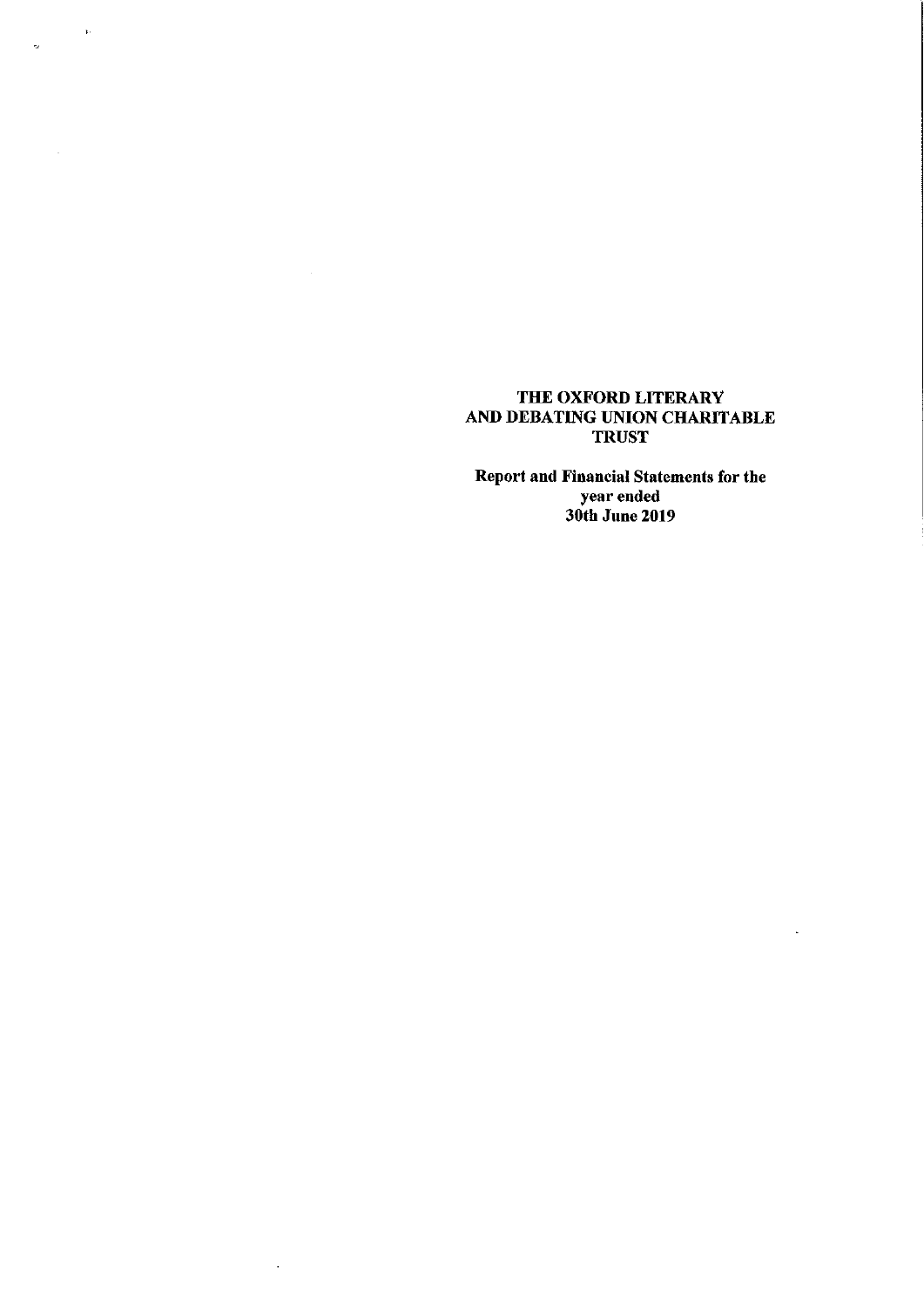## TRUSTEES' ANNUAL REPORT For the year ended 30th June 2019

## OBJECTIVES AND ACTIVITIES

The objective of the Oxford Literary and Debating Union Charitable Trust is the advancement of education within the University of Oxford by the provision of debates and the maintenance of Library and Reading-room facilities which University members may use.

## ACHIEVEMENTS AND PERFORMANCE

The Trust has appointed the Oxford Union Society as its delegate for the provision of these services. The delegate runs the debating, library and reading-room facilities in the Trust's premises in Frewin Coutt, Oxford, which the Society, as the Trust's delegate, occupies for this purpose. Non-members of the Oxford Union Society are able to attend the functions and use the facilities provided by the Society as the Trust's delegate on payment of a fee.

The Trust provides grants to the delegate for educational purposes when resources so permit. In furtherance of these aims, the Oxford Union Society held 22 formal debates and 134 speaker meetings aud forums during the year ended 30th June 2019, acquired a further 998 books for its library and made 12,596 book loans to its readers (2018:21 debates, 130 speaker meetings and forums, 761 book acquisitions and 13,064 book loans). The Oxford Union Society, which is recognised as one ofthe top competitive debate societies in the world, also supported the attendance of Oxford students at a number of external debating competitions together with hosting four external debating competitions on the Trust's premises,

An appeal was launched during the year to carry certain refurbishment of its buildings and to raise money for a debating fund to attract new members into debating and to promote debating both within the Oxford Union Society and through events across the world at which Society members compete. Initial donations amounting to  $£28,563$  were raised although further fundraising has now been deferred whilst consideration is given to integrating this with the forthcoming 200<sup>th</sup> anniversary of the foundation of the Oxford Union Society in 1823.

## FINANCIAL REVIEW

## Review of the year

The Trust's principal long-term sources of funds are:

- the income from a £1 million Trust Fund, the Mitsubishi UFJ Trust Oxford Foundation, generously set up by the Mitsubishi UFJ Trust and Banking Corporation in December 1988;  $£13,900$  (2018: £12,403) was received from this source during the year;
- rents on its investment property in Frewin Court, amounting to £29,000 (2018: £23,098) and
- hire fees from its delegate in respect of certain rooms within its premises where those rooms are let to third parties by the delegate, which amounted to £15,743 (2018: £14,851).

In addition £28,563 gross was raised from donations to the appeal contributing a net  $£21,180$  to the Trust's funds after fund raising costs. Of the costs of the appeal in the period, £3,969 related to the costs of an external fund-raiser.

In the year the Trust made grants to the Oxford Union Society of £14,000 (2018: £18,000 from its general fund as contributions towards the costs of providing educational services as the delegate of the Trust and for the support of the educational and reading-room facilities. Administration and investment management costs amounted to £1,553 and £2,751 respectively (2018: £161 and £1,837). The increase in administration costs arise from the expense in carrying out the property revaluation incorporated into the 2018 financial statements and the increase in investment management costs from agents' fees based on the increased annual rental negotiated in June 2018, The day-to-day administration ofthe Trust has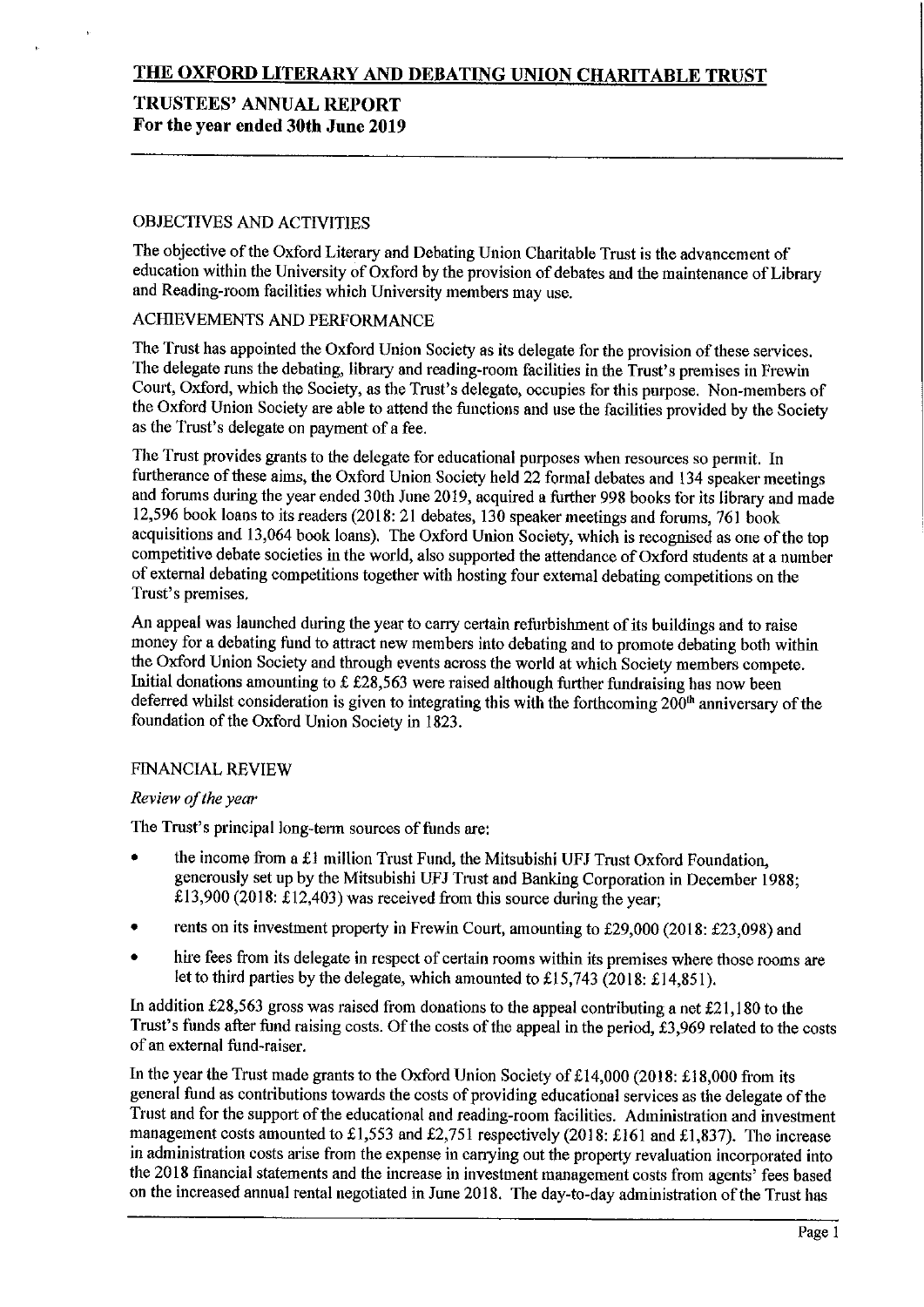## TRUSTEES' ANNUAL REPORT For the year ended 30th June 2019

continued to be carried out by the Officers and Trustees. The Officers and the Trustees work on a voluntary, unpaid basis.

Interest received amounted to £899 (2018: £474). Interest and costs charged on loan funding from Mitsubishi UFJ Trust Oxford Foundation amounted to £13,900 for the year (2018: £12,403). After accounting for the above and audit fees, net income for the year was  $£46,545$  (2018:  $£16,241$ ).

Free reserves, being the net current assets attributable to the unrestricted fund, amounted to £353,511  $(2018; \text{\textsterling}328,146)$ . Total funds at 30th June 2019, including the investment property at current value, amounted to £555,786 (2018: £509,241).

Since the year end a grant of  $\pounds 16,000$  has been made to the delegate in respect of the provision of educational services carried out by the delegate in the past year.

In the light of the continuing coronavirus threat, our delegate has taken the view not to proceed with planned debates and other meetings for the remainder of the current academic term. The re-opening of the buildings will continue to be reviewed on an on-going basis in line with Government advice. Whilst there will be a loss of income from the Trust's charitable activities, this has no immediate impact on the solvency or the future of the Trust.

#### Reserves

The Trust manages its reserves on a cash basis having regard to committed future income and expected expenditure including adequate provision for ongoing administration costs, maintenance of the listed buildings owned by the Trust and payment of its liabilities as they fall due. The Board of Trustees has assessed the level of reserves and, whilst it believes that reserves are sufficient to meet day-to-day expenditure, has concluded that to preserve its buildings into the long term and provide a contingency fund for unforeseen events, further sources of funds will need to be sought.

The Trustees consider that the finances of the Trust, taking into account undrawn loan facilities and future income from the Mitsubishi UFJ Trust Oxford Foundation, are sufficient to meet its current and future committed obligations. The Board of Trustees manages the Trust's affairs such that projects are undertaken only once the sources offunding for those projects have been identified and committed.

#### STRUCTURE, GOVERNANCE AND MANAGEMENT

The Trust was established by Trust Deed dated 21st July 1975, The Trust is managed by the Board of Trustees, who meet formally at least once a year, and through committees or working-parties appointed by the Board. All significant decisions are taken by the Board of Trustees as a whole and all expenditure is authorised by a Trustee.

The Trust's direct administration is carried out through the Honorary Officers of the Trust who are appointed by the Trustees. The Trustees review and direct the work ofthe officers and monitor the activities of the delegate to ensure that the Trust's objectives continue to be met in the most effective manner. The Trust has no employees.

Trustees are appointed for a renewable term of six years. New Trustees are appointed by the Board of Trustees as a whole. The Board seeks to ensure that the Board has a wide range of skills covering the Trust's requirements including Trustees who can maintain appropriate links with the Trust's beneficiaries, delegates, donors and potential donors. In view of the size of the Trust and the desire to keep overhead expenditure to the necessary minimum, the Trust does not run training programmes for its Trustees but expects the Trustees to maintain and update their skills as appropriate.

All Trustees are given full briefings before their first meeting and, as necessary, during each meeting. All Trustees are kept informed of the activities of the Trust, whether or not they are involved in the dayto-day operations of the Trust, and are able to question other Board members or the Officers at any time. The Trust may also, from time to time, appoint Patrons. Patrons have no management duties or responsibilities within the Trust but assist the Trustees in fund raising activities.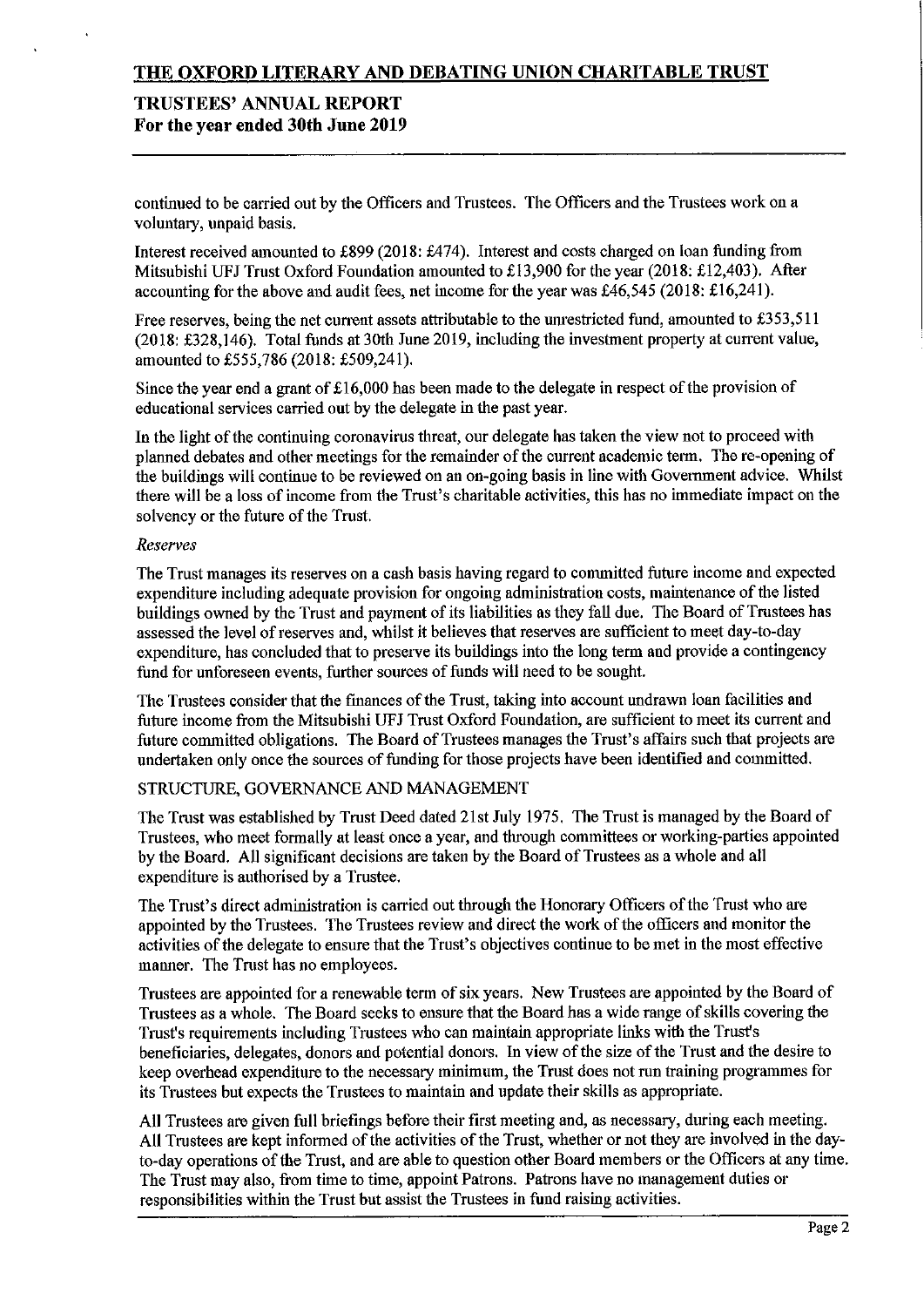## TRUSTEES' ANNUAL REPORT For the year ended 30th June 2019

The major risks to which the Trust is exposed are reviewed at a Trustees' meeting at least annually.

The Statement of Trustees' Responsibilities in respect of this Annual Report and financial statements is set out on page 14.

The Trustees are satisfied that the Trust's objective and activities meet the public benefit test contained in the Charities Aot 2011 and confirm that they have referred to the guidance contained in the Charity Commission's general guidance on public benefit when canying out their review and in planning existing and future activities.

#### **TRUSTEES**

The Trustees during the year and to the date of this report were

| Victoria Schofield, Chairman                       | The Hon. Michael Beloff, QC                     |
|----------------------------------------------------|-------------------------------------------------|
| Jeremy Catto (died 17th August 2018)               | Barbara Roche                                   |
| <b>Fraser Campbell</b>                             | The Rt. Hon, the Hon. Jacob Rees-Mogg, MP       |
| Sir David Warren, KCMG                             | The Very Revd Prof Martyn Percy                 |
| Alexandra Jones                                    | Indraneil Mahapatra                             |
| Helen Whittow, QC<br>(appointed 12th January 2019) | Nicholas Mason<br>(appointed 12th January 2019) |

## PATRONS

The Rt. Hon. Lord Heseltine CH

Sir Jeremy Lever, QC

#### **OFFICERS**

The Officers of the Trust during the year and to the date of this report were:

| N A Field-Johnson | Hon. Secretary | M G Bacchus, FCA | Hon. Treasurer |
|-------------------|----------------|------------------|----------------|
|-------------------|----------------|------------------|----------------|

#### OTHER INFORMATION

The Trust is a registered Charity (number 270292).

| Other names:           | The Trust is also known as the Oxford Literary and Debating Union Trust<br>or OLDUT                                   |
|------------------------|-----------------------------------------------------------------------------------------------------------------------|
| Offices:               | c/o The Oxford Union Society,<br>Frewin Court, Oxford. OX1 3JB                                                        |
| Delegate of the Trust: | The Oxford Union Society,<br>Frewin Court, Oxford. OX1 3JB                                                            |
| Bankers:               | Barclays Bank plc,<br>High Street, Oxford. OX1 3HS                                                                    |
| Solicitors:            | Henmans Freeth LLP,<br>5000 Oxford Business Park South, Oxford. OX4 2BH                                               |
| Auditors:              | Field Sullivan Limited, Chartered Accountants, Registered Auditors,<br>Neptune House, 70 Royal Hill, London. SE10 8RF |

This report was approved by the Trustees on 26th March 2020 and signed on their behalf by

 $Lie$ 

Victoria Schofield Chairman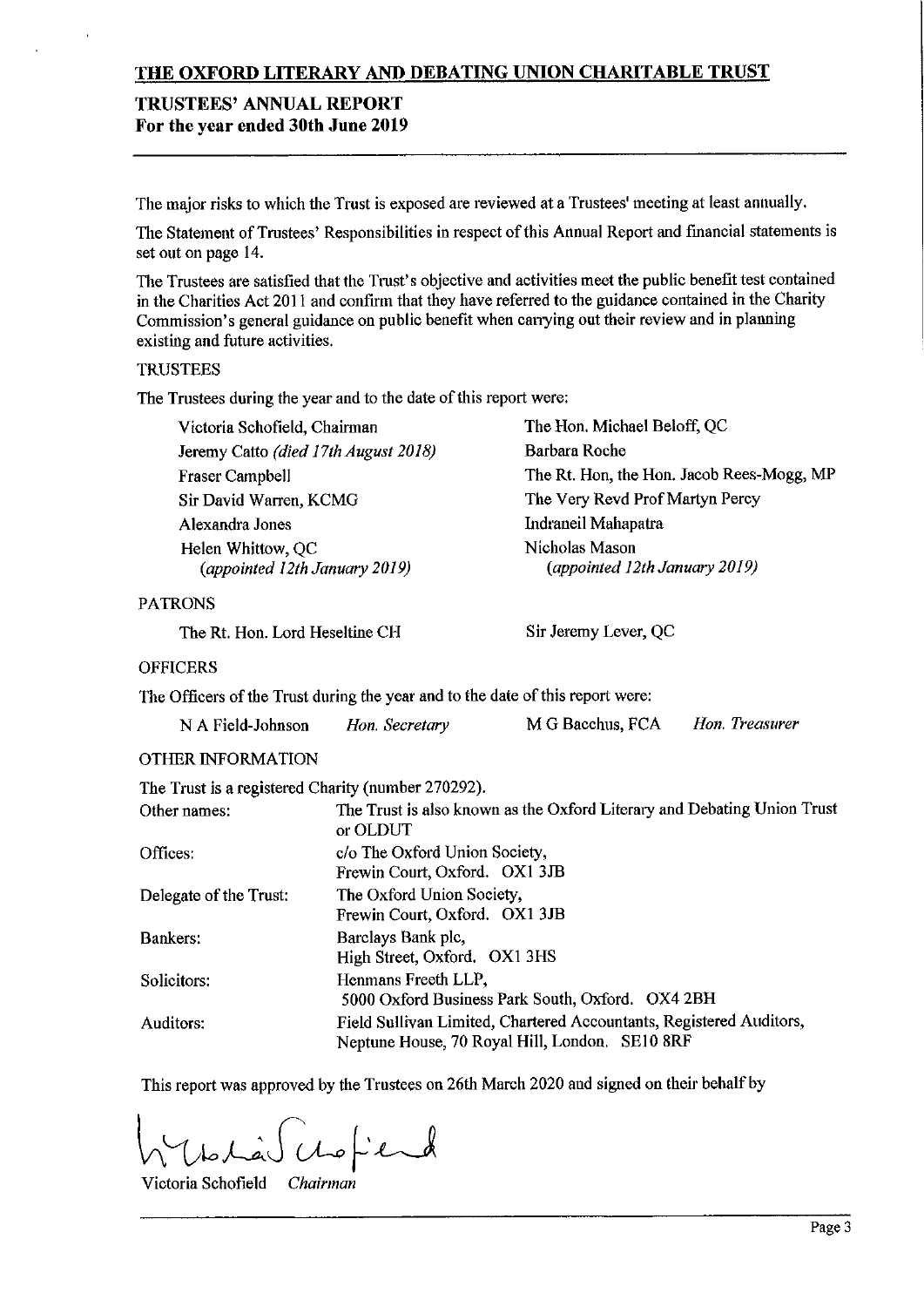# STATEMENT OF FINANCIAL ACTIVITIES

For the year ended 30th June 2019

|                                   |      |                      | 2018/19             |              | 2017/18   |
|-----------------------------------|------|----------------------|---------------------|--------------|-----------|
|                                   |      | Unrestricted<br>Fund | Restricted<br>Funds | <b>Total</b> |           |
|                                   | Note | £                    | £                   | £            | £         |
| Income and endowments from:       |      |                      |                     |              |           |
| Donations and legacies            | 4    |                      | 42,563              | 42,463       | 12,403    |
| Charitable activities             | 5    | 15,743               |                     | 15,743       | 14,851    |
| Investments                       | 6    | 29,899               |                     | 29,899       | 23,572    |
| Total                             |      | 45,642               | 42,463              | 88,105       | 50,826    |
| <b>Expenditure on:</b>            |      |                      |                     |              |           |
| Raising funds                     |      |                      | (7, 383)            | (7, 383)     | (324)     |
| Charitable activities             | 7    | (17, 526)            |                     | (17, 526)    | (20, 021) |
| Investment management costs       | 9    | (2,751)              |                     | (2,751)      | (1, 837)  |
| Total                             |      | (20, 277)            | (7, 383)            | (27, 660)    | (22, 182) |
| <b>Net losses on investments</b>  |      |                      |                     |              |           |
| Interest payable                  |      |                      | (13,900)            | (13,900)     | (12, 403) |
| <b>Net income</b>                 |      | 25,365               | 21,180              | 46,545       | 16,241    |
| Other recognised gains and losses |      |                      |                     |              |           |
| Gain on revaluation of investment |      |                      |                     |              |           |
| property                          |      |                      |                     |              | 200,000   |
| Net movement in funds             |      | 25,365               | 21,180              | 46,545       | 216,241   |
| <b>Reconciliation of funds:</b>   |      |                      |                     |              |           |
| Total funds brought forward       |      | 431,046              | 78,195              | 509,241      | 293,000   |
| Total funds carried forward       |      | £456,411             | £99,375             | £555,786     | £509,241  |

Further information on restricted funds is given in note 3.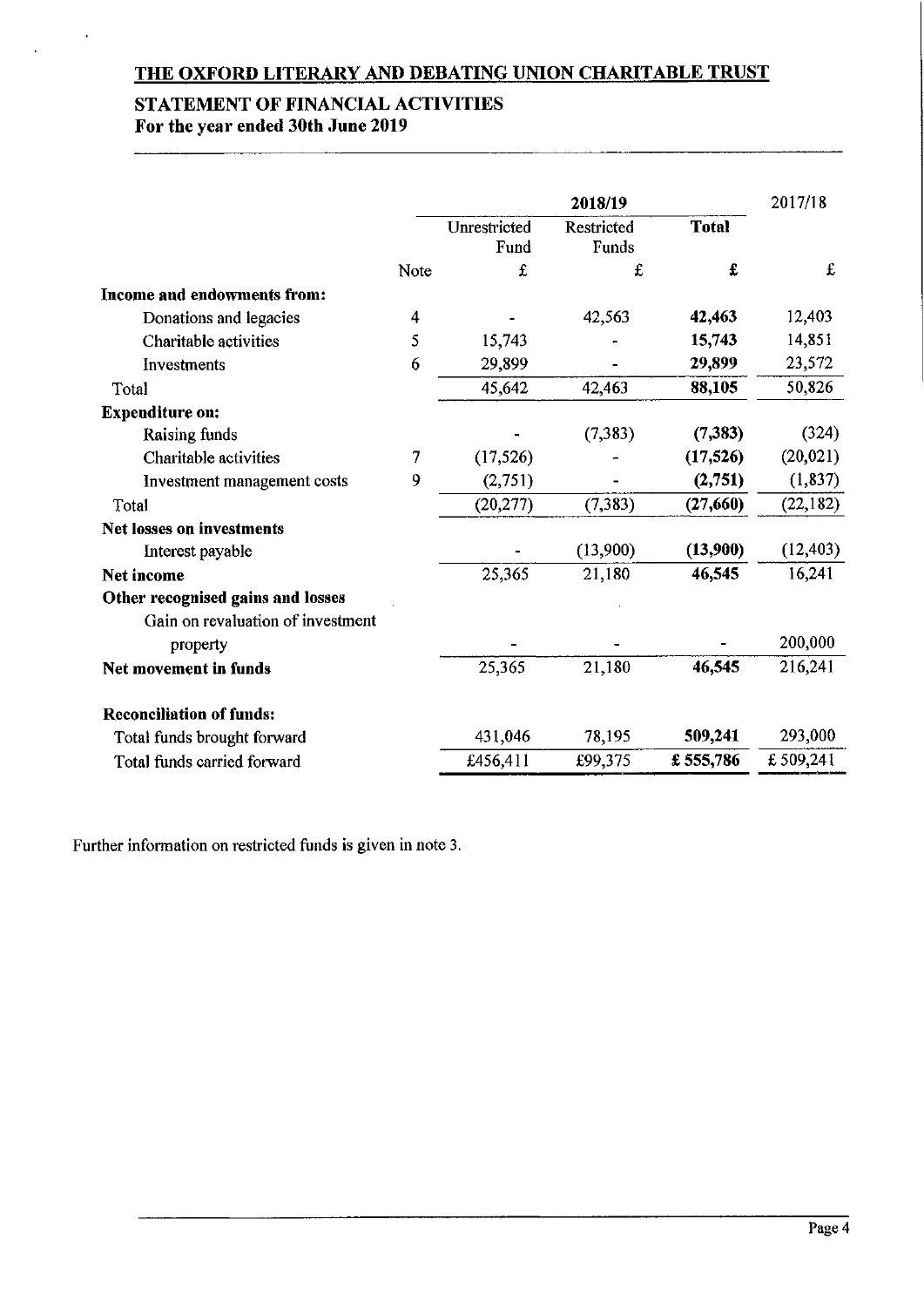## BALANCE SHEET At 30th June 2019

|                                              |      | 2019      |           | 2018    |           |
|----------------------------------------------|------|-----------|-----------|---------|-----------|
|                                              | Note | £         | £         | £       | £         |
| <b>Fixed assets</b>                          |      |           |           |         |           |
| Tangible assets                              | 10   |           | 302,900   |         | 302,900   |
| <b>Investments</b>                           | 11   |           | 430,000   |         | 430,000   |
| <b>Total fixed assets</b>                    |      |           | 732,900   |         | 732,900   |
| <b>Current</b> assets                        |      |           |           |         |           |
| Debtors                                      | 12   | 35,122    |           | 27,532  |           |
| Cash at bank and in hand                     |      | 429,133   |           | 384,124 |           |
| <b>Total current assets</b>                  |      | 464.255   |           | 411,656 |           |
| <b>Current liabilities</b>                   |      |           |           |         |           |
| Creditors falling due within one year        | 13   | (11, 369) |           | (5,315) |           |
| Net current assets                           | 14   |           | 452,886   |         | 406,341   |
| <b>Total assets less current liabilities</b> |      |           | 1,185,786 |         | 1,139,241 |
| Creditors falling due after one year         | 15   |           | (630,000) |         | (630,000) |
| <b>Total net assets</b>                      |      |           | £555,786  |         | £509,241  |
| The funds of the charity:                    |      |           |           |         |           |
| Restricted income funds                      | 3    |           | 99,375    |         | 78,195    |
| Unrestricted funds                           |      |           | 456,411   |         | 431,046   |
| Total funds                                  |      |           | £555,786  |         | £509,241  |

Approved by the Trustees on 26th March 2020 and signed on their behalf by:

Le vous à Cusfield

Chairman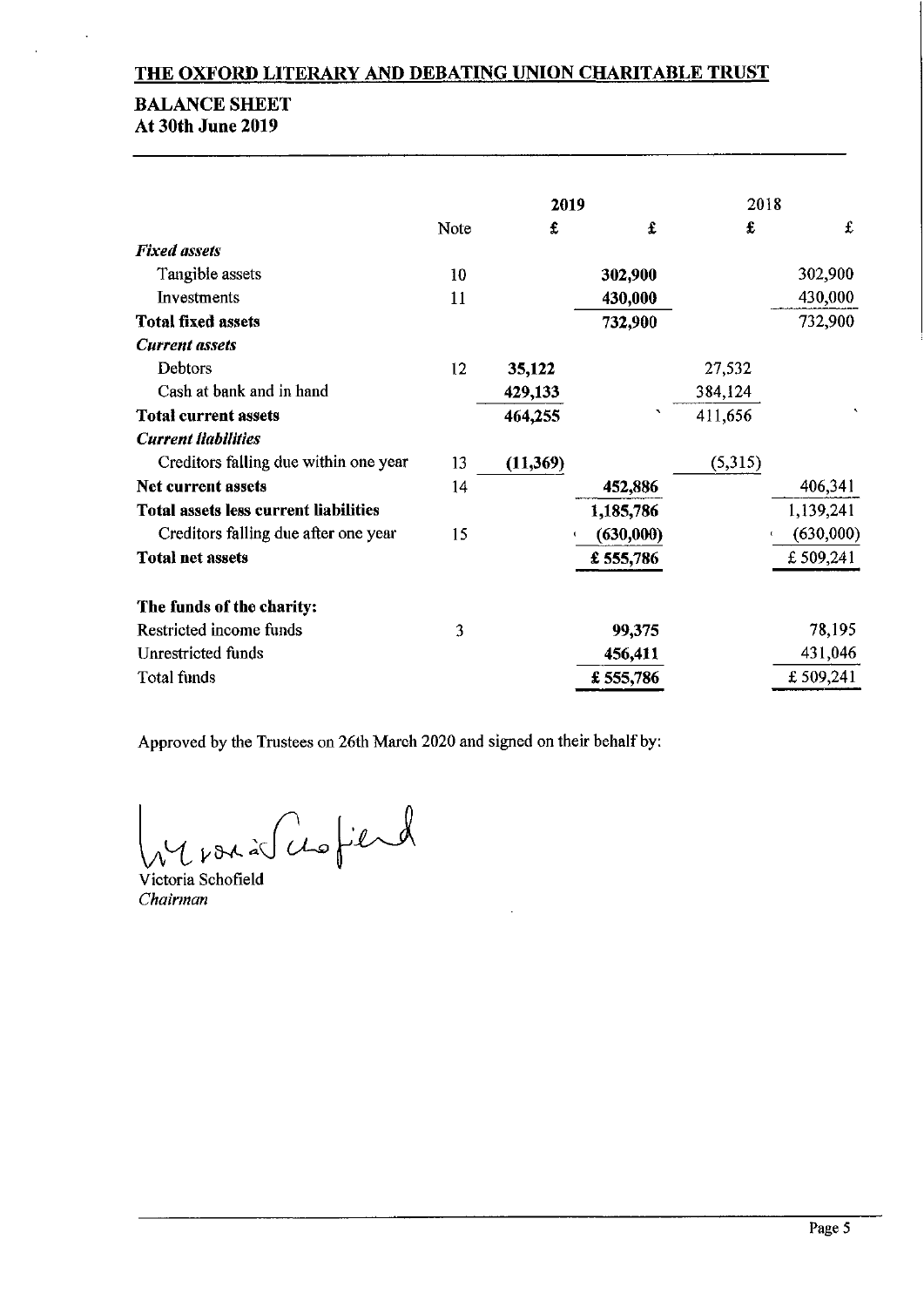## CASH FLOW STATEMENT For the year ended 30th June 2019

|                                                        | 2018/19<br>£ | 2017/18<br>£ |
|--------------------------------------------------------|--------------|--------------|
| <b>Cash flows from operating activities:</b>           |              |              |
| Net cash generated by/(used in) operating activities   | 9,226        | (469)        |
| <b>Cash flows from investing activities:</b>           |              |              |
| Interest and rents from investments                    | 35,783       | 12,478       |
| Change in cash and cash equivalents in the year        | 45,009       | 12,009       |
| Cash and cash equivalents at the beginning of the year | 384,124      | 372,115      |
| Cash and cash equivalents at the end of the year       | £429,133     | £384,124     |

# Note to the cash flow statement:

Reconciliation of net income to net cash flows from operating activities:

|                                                                                 | 2018/19   | 2017/18   |
|---------------------------------------------------------------------------------|-----------|-----------|
|                                                                                 | £         | £         |
| Net income for the year                                                         | 46,545    | 16,241    |
| Adjustments for:                                                                |           |           |
| Interest and rents from investments                                             | (29, 899) | (23, 572) |
| (Increase)/decrease in debtors excluding interest and<br>rents from investments | (6,224)   | 3,473     |
| (Decrease)/Increase in creditors                                                | (1,196)   | 3,389     |
| Net cash generated by/(used in) operations                                      | £9,226    | £ $(469)$ |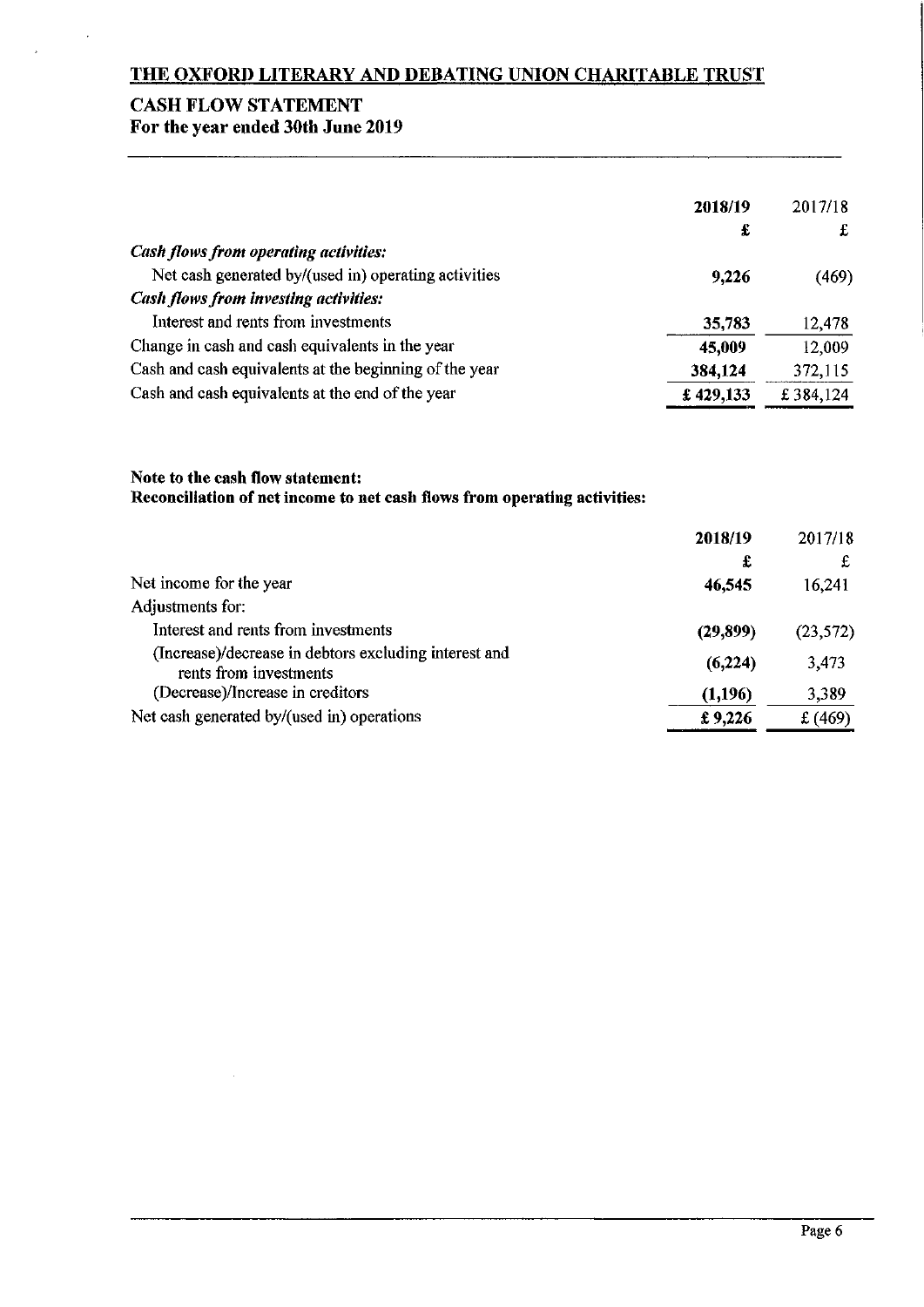## NOTES TO THE FINANCIAL STATEMENTS For the year ended 30th June 2019

#### I GENERAL INFORMATION

The Oxford Literary and Debating Union Charitable Trust is registered in England & Wales with office c/o The Oxford Union Society, Frewin Court, Oxford OX1 3JB.

#### 2 ACCOUNTING POLICIES

#### Accounting convention

The financial statements have been prepared under the historic cost convention and in accordance with the Statement of Recommended Practice (SORP) published by the Charity Commission, the Financial Reporting Standard applicable in the United Kingdom and Republic of Ireland (FRS102) and the Charities Act 2011, with assets, other than non-cash donations, shown in the balance sheet at cost incurred at their date of acquisition or at net realisable value, if lower. The Trust constitutes <sup>a</sup> public benefit entity as defined by FRS102.

#### Going concern

The Trustees consider that there are no material uncertainties about the Trust's ability to continue as <sup>a</sup> going concern.

#### Areas ofrisk and uncertainty

The Trustees consider that the only significant area of risk and uncertainty as regards these financial statements for the current and next reporting period relates to the valuation of the investment property. Further information relating to the valuation of this property is given below in these accounting policies and in note 11 to the financial statements.

#### Income recognition

Cash donations, other than deposited covenants, are included at their cash amount when received, Deposited covenant income is credited to the income statement as the funds are covenanted over to the Trust in accordance with the applicable deed of covenants. Non-cash donations are included in the financial statements at a fair estimate of their net realisable value on the date of acquisition. Gift Aid is included in the amounts shown for donations and amounts receivable from HM Revenue and Customs in respect of this included within debtors until received. Donated services of the Trustees and Officers of the Trust are not recognised in these financial statements.

Interest on funds on deposit, rents receivable and income from charitable operations is included in the financial statements when it is contractually receivable, provided that the amount can be measured reliably.

#### Expenditure

AII expenditure is accounted for on an accruals basis. Liabilities are recognised as expenditure when there is a legal or constructive obligation to pay and the amount of the obligation can be measured reliably.

Costs in respect of repairs and renovation are written off to the Income and Expenditure account in the year in which they are incurred. Expenditure on enhancement of the property held by the Trust for direct charitable use and occupied by the Trust's delegate is written offto the Income and Expenditure account in the year in which it is incurred as the property is of historic importance and the Trust gains no income there from. Expenditure on enhancement of the Trust's investment property is capitalised. Expenses incurred in acquiring tenants are treated as deferred expenses and are amortised over the life of the lease.

Irrecoverable VAT is charged or capitalised against the expenditure heading for which it was incurred.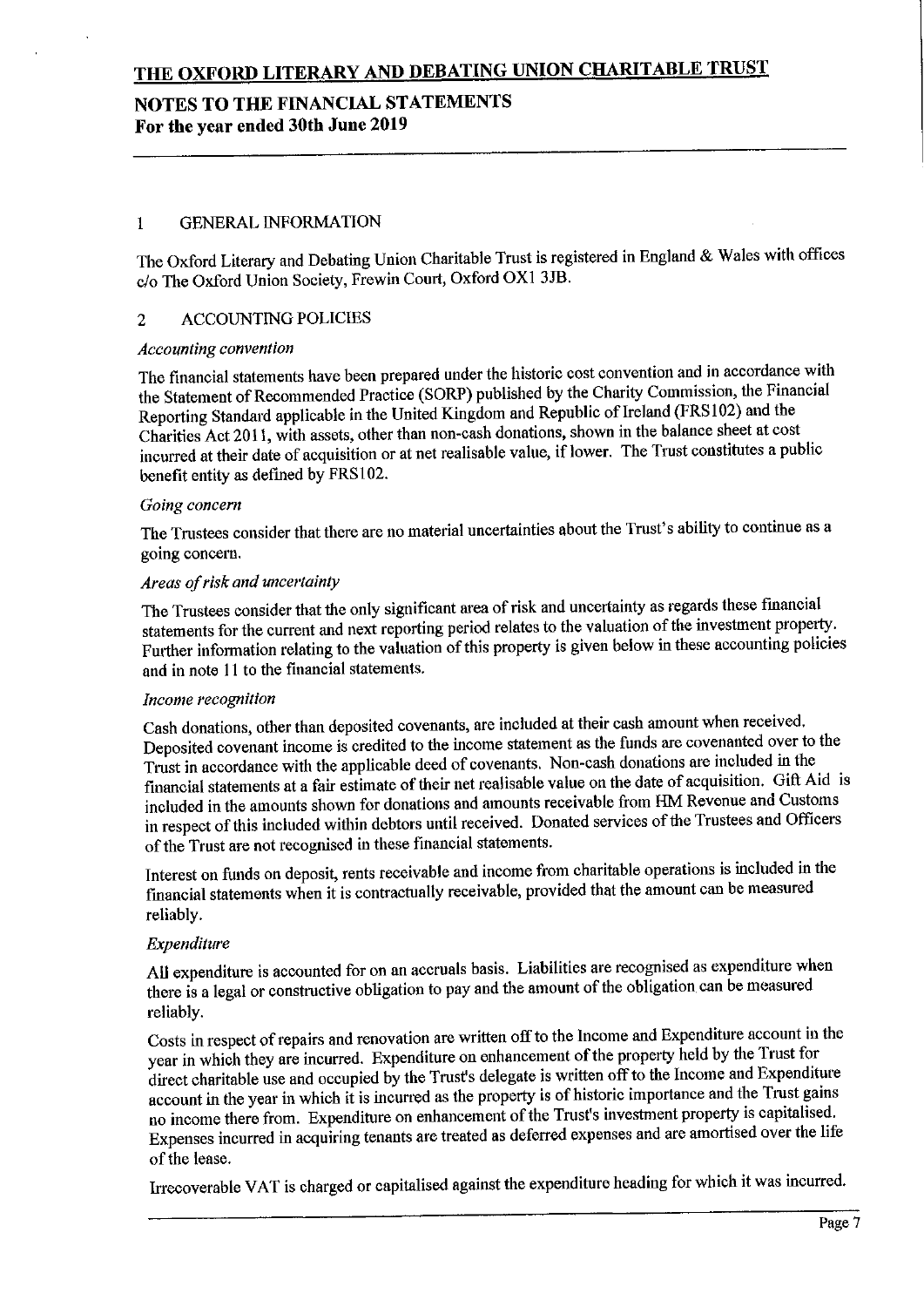## NOTES TO THE FINANCIAL STATEMENTS For the year ended 30th June 2019

## Depreciation

No depreciation charge arises on the freehold property held by the Trust for direct charitable use which, in the opinion of the Trustees, was acquired at, and is held in the books at, a value less than that attributable to the underlying land. No depreciation is provided on investment properties.

#### Investment property

The investment property owned by the Trust is shown at market value being the estimated amount for which the property could be sold at valuation date given a willing buyer and willing seller in an arm's length transaction after proper marketing. No deduction is made for the potential costs of marketing and sale in arriving at this valuation. Further information relating to the value of the property is given in note Il.

## Cash at bank and in hand

Cash at bank and in hand (oash and cash equivalents) comprise cash in hand, bank current accounts and other cash deposits which have maturity periods of three months or less.

#### Loans

Loans are recognised initially at fair value, net of transaction costs incurred. Borrowings are subsequently carried at amortised cost with costs incurred in obtaining new loan finance are amortised over the period of the loan in order to achieve a constant rate of charge on the carrying amount of the loan.

## 3 RESTRICTED FUNDS

The Trust has three restrioted funds as set out below.

(I) The Mitsubish! UFJ Trust Oxford Foundation fimd

The Trust is in annual receipt of income from the Mitsubishi UFJ Trust Oxford Foundation (MUTOF), a Charitable Trust founded by the Mitsubishi UFJ Trust and Banking Corporation. The monies provided by MUTOF to the Trust, after paying interest on the loan from the Mitsubishi UFJ Trust Oxford Foundation, are to be used for specific projects decided on, from time to time, by the Trustees of the Oxford Literary and Debating Union Charitable Trust.

(2) The Educational Debating fund ("EDF")

This fund was set up with monies donated during the year and is to be used towards promoting a wider participation in debating.

(3) The 2018 Appeal fund  $('2018$  fund")

This fund represents the unexpended amount in respect of the appeal launched in 2018 to raise money to carry certain refurbishment of its buildings and for a debating fund to attract new members into debating and to promote debating both within the Oxford Union Society and through events across the world at which Society members compete.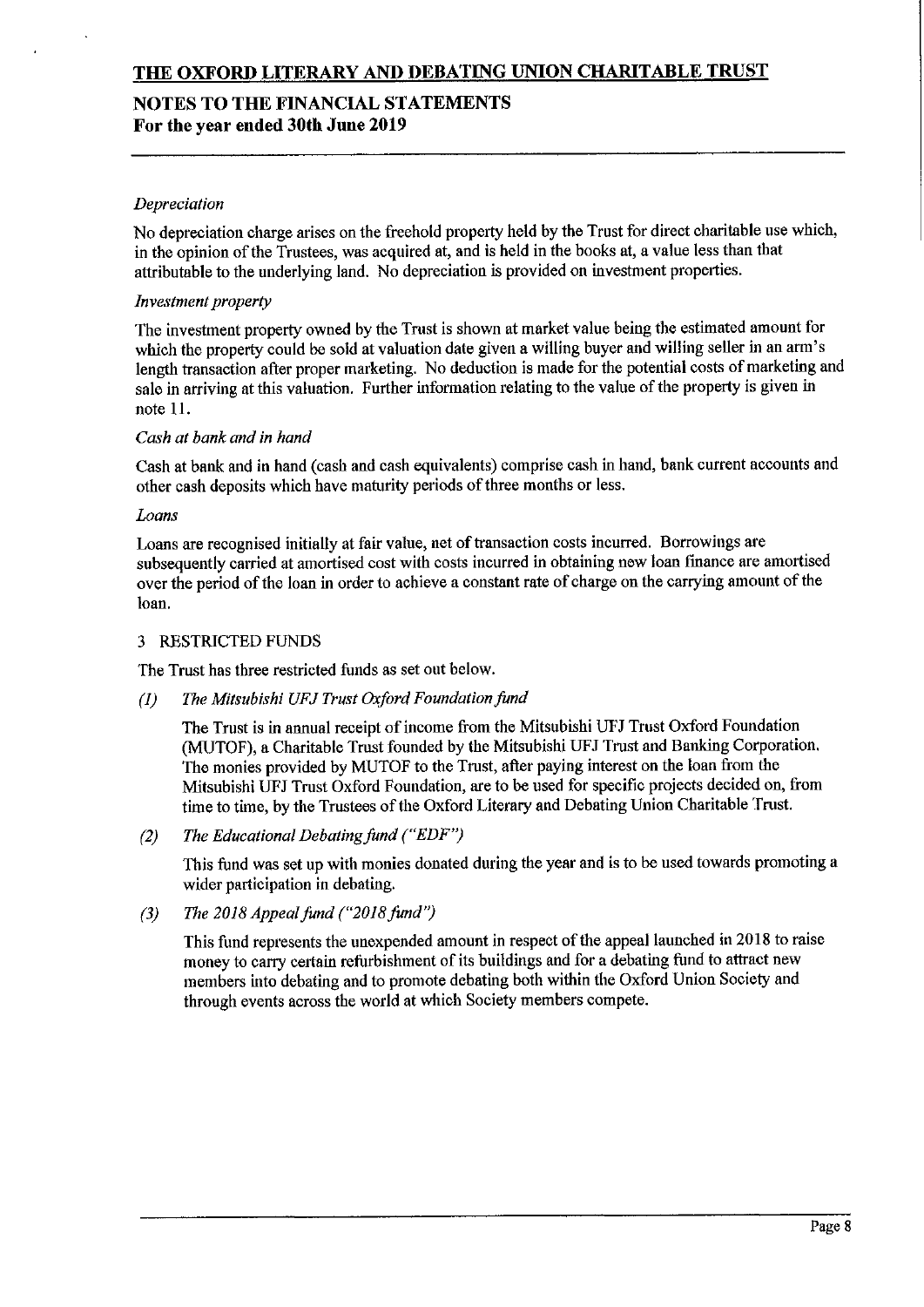## NOTES TO THE FINANCIAL STATEMENTS For the year ended 30th June 2019

The income and expenditure on these funds is as follows:

|                                 | 2018/19                  |                |                  |              |  |
|---------------------------------|--------------------------|----------------|------------------|--------------|--|
|                                 | <b>MUTOF</b>             | <b>EDF</b>     | <b>2018 fund</b> | <b>Total</b> |  |
|                                 | £                        | £              | £                |              |  |
| Donations and legacies          | 13,900                   | $\blacksquare$ | 28.563           | 42,463       |  |
| Expenditure                     | $\overline{\phantom{a}}$ | $\blacksquare$ | (7,383)          | (7,383)      |  |
| Investments: interest payable   | (13,900)                 |                |                  | (13,900)     |  |
| Net income                      |                          |                | 21,180           | 21,180       |  |
| <b>Reconciliation of funds:</b> |                          |                |                  |              |  |
| Funds brought forward           | 63,195                   | 15,000         | e                | 78,195       |  |
| Funds carried forward           | 63,195                   | 15,000         | 21,180           | 99,375       |  |

|                                 | 2017/18      |            |           |
|---------------------------------|--------------|------------|-----------|
|                                 | <b>MUTOF</b> | <b>EDF</b> | Total     |
|                                 | £            | £          | £         |
| Donations and legacies          | 12,403       |            | 12,403    |
| Charitable activities           |              |            |           |
| Investments: interest payable   | (12, 403)    |            | (12, 403) |
| Net income                      |              |            |           |
| <b>Reconciliation of funds:</b> |              |            |           |
| Funds brought forward           | 63,195       | 15,000     | 78,195    |
| Funds carried forward           | 63,195       | 15.000     | 78,195    |

The assets of the restricted funds are held as follows:

|                               | THE BOOKS OF RIC LOSTIVIAL THERE WE HAVE BE FORD HOT<br>2018/19 |                |                  |              |
|-------------------------------|-----------------------------------------------------------------|----------------|------------------|--------------|
|                               | <b>MUTOF</b>                                                    | <b>EDF</b>     | <b>2018 fund</b> | <b>Total</b> |
|                               |                                                                 | £              | £                |              |
| Current assets excluding cash | $\blacksquare$                                                  | $\blacksquare$ | 5,513            | 5,513        |
| Cash                          | 63,195                                                          | 15,000         | 15,667           | 93.862       |
| Net assets                    | 63,195                                                          | 15,000         | 21,180           | 99,375       |

| <b>MUTOF</b> | <b>EDF</b> | Total  |
|--------------|------------|--------|
|              |            |        |
|              | ◠<br>t     |        |
| 63,195       | 15,000     | 78,195 |
| 63.195       | 15,000     | 78,195 |
|              |            |        |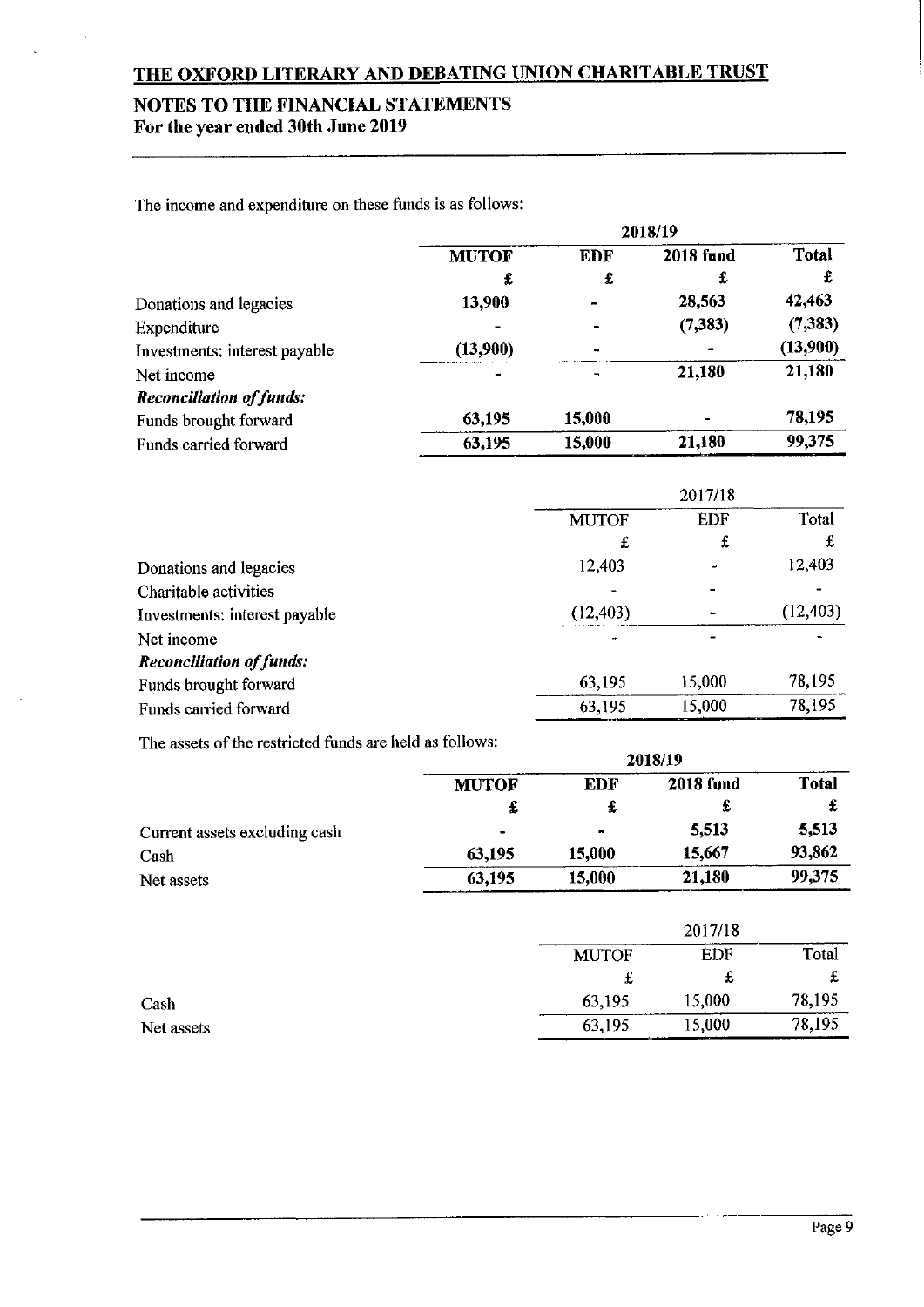## NOTES TO THE FINANCIAL STATEMENTS For the year ended 30th June 2019

## 4 DONATIONS AND LEGACIES

|                                        | 2018/19                     |                            |              | 2017/18    |
|----------------------------------------|-----------------------------|----------------------------|--------------|------------|
|                                        | <b>Unrestricted</b><br>fund | <b>Restricted</b><br>funds | <b>Total</b> | Total      |
|                                        | £                           | £                          | £            | £          |
| <b>Donations:</b>                      |                             |                            |              |            |
| Mitsubishi UFJ Trust Oxford Foundation |                             | 13,900                     | 13,900       | 12,403     |
| Other donations                        | $\blacksquare$              | 28,563                     | 28,563       |            |
|                                        | £ -                         | £ $42,463$                 | £ $42,463$   | £ $12,403$ |

#### 5 INCOME FROM CHARITABLE ACTIVITIES

The income from Charitable activities comprises licence fees from the Trust's delegate in respect of use of the Trust's property.

#### 6 INCOME FROM INVESTMENTS

|                               |                             | 2018/19                    |              | 2017/18  |
|-------------------------------|-----------------------------|----------------------------|--------------|----------|
|                               | <b>Unrestricted</b><br>fund | <b>Restricted</b><br>funds | <b>Total</b> | Total    |
|                               | £                           | £                          |              | £        |
| Rent from investment property | 29,000                      | $\blacksquare$             | 29,000       | 23,098   |
| Interest receivable           | 899                         | $\overline{\phantom{a}}$   | 899          | 474      |
|                               | £29,899                     | £-                         | £29,899      | £ 23,572 |

## 7 EXPENDITURE ON CHARITABLE ACTIVITIES

|                                |                             | 2018/19                    |              | 2017/18 |
|--------------------------------|-----------------------------|----------------------------|--------------|---------|
|                                | <b>Unrestricted</b><br>fund | <b>Restricted</b><br>funds | <b>Total</b> | Total   |
|                                | £                           | £                          | £            | £       |
| Grants to the Trust's delegate | 14,000                      | $\blacksquare$             | 14,000       | 18,000  |
| General administration         | 1,553                       | $\blacksquare$             | 1,553        | 161     |
| <b>Audit Fees</b>              | 1,973                       | <b>1999</b>                | 1,973        | 1,860   |
|                                | £17,526                     | $f -$                      | £17,526      | £20,021 |

Details of grants made since the year end are given in note 17.

## 8 PAYMENTS TO TRUSTEES AND EMPLOYMENT COSTS

The Trust has no employees (2018: none). The Trustees received no remuneration or reimbursement of expenses during the year (2018: none). There were no related party transactions with Trustees or senior management during the year (2018: none).

#### 9 INVESTMENT MANAGEMENT COSTS

Investment management costs relate to the management of the investment property.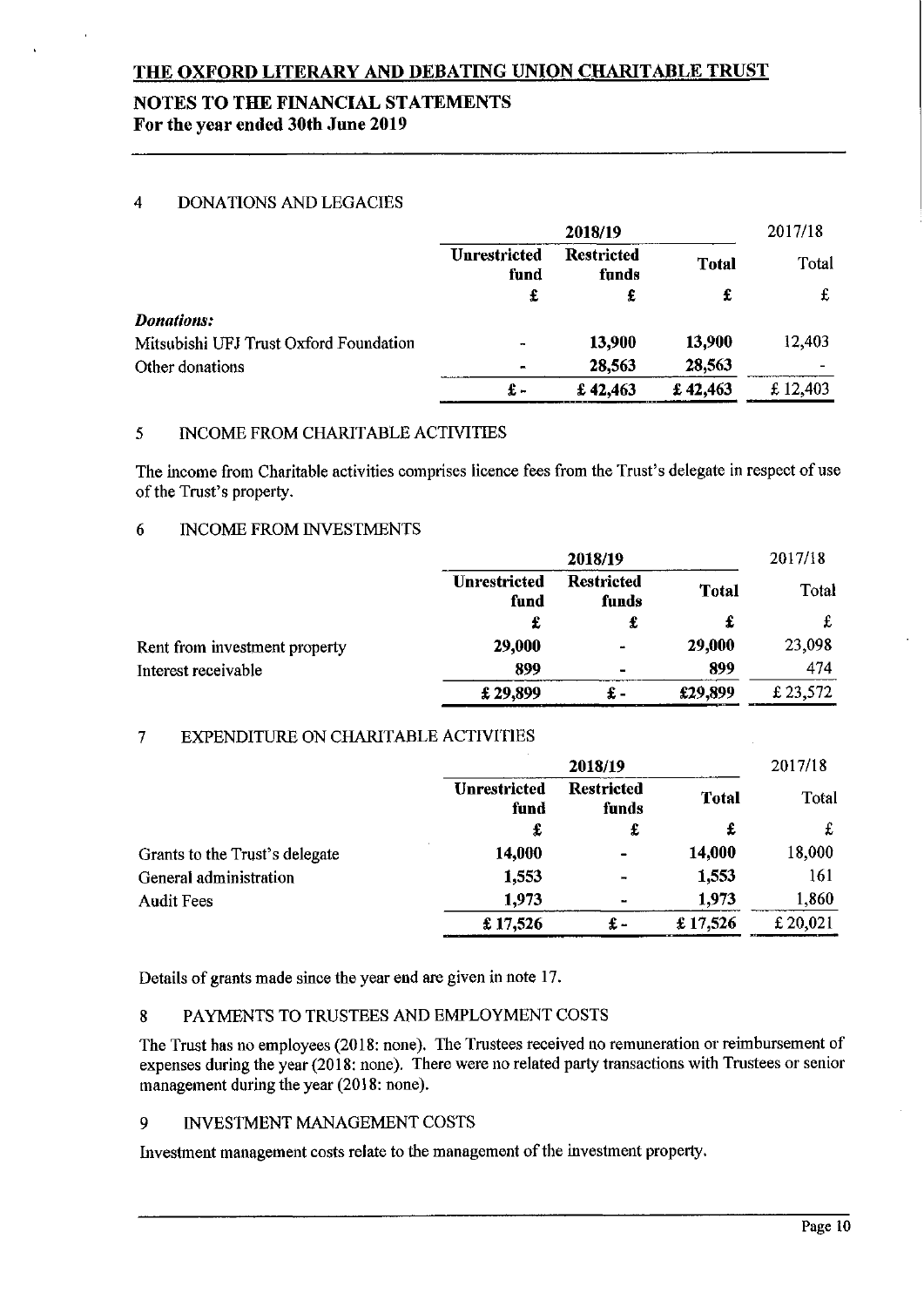## NOTES TO THE FINANCIAL STATEMENTS For the year ended 30th June 2019

## 10 TANGIBLE FIXED ASSETS

The tangible fixed assets shown in the balance sheet comprise a freehold property being the majority of the Oxford Union Society's premises which were conveyed to the Trust by the Society in stages in 1980 and 1985 in exchange for the settlement of certain liabilities which the Society had incurred. The property is held for direct use by the charity in pursuance of its charitable activities. The property is listed as grade 2\*, is regarded by the Trustees as an historic property, and is an integral part of the historical setting of debating in Oxford. It is occupied by the Oxford Union Society as the Trust's delegate. The Society pays a licence fee to the Trust for the use of certain rooms to generate letting income for the Society when such use does not conflict with their charitable usage.

In the opinion of the Trustees, whilst a new structure could be built which would serve as a debating, reading-room and library facility and meet the Trust's objectives to provide this, such a structure would not recreate the uniqueness of the original buildings. For this reason, the incorporation of any valuation in the financial statements based on depreciated replacement cost would, in the view of the Trustees, add no appreciable information to the financial statements. The property is therefore held in the books at historic cost which represents the original cost of settling the liabilities taken over on acquisition.

#### 11 INVESTMENTS

The Trust's fixed asset investments comprise an investment property of two suites of offices in Frewin Court, Oxford, built to the Trust's specifications in 1988/89. Following the re-negotiation of a new lease of the south suite for the following five years at a new passing rent, that part of the investment property was re-valued as at 30th June 2018. The valuation was carried out by Carter Jonas LLP in accordance with the appropriate sections of the current RICS Professional Standards and RICS Global Valuation Technical and Performance Standards contained in the RICS Valuation Professional Standards 2017 incorporatiug the IVSC International Valuation Standards (the 'Red Book').

The remainder of the investment property has been assigned to the developers on a long lease in consideration for the building work carried out and the reversionary interest in this property has, in the opinion of the Trustees, no significant value at the year end.

The Trustees do not consider that there has been any material change in the value of the property since the previous valuation.

|                                                        | 2019           | 2018     |
|--------------------------------------------------------|----------------|----------|
|                                                        | £              | £        |
| Cost at the beginning of the year                      | 265,000        | 265,000  |
| Provision/revaluation surplus at beginning of the year | 165,000        | (35,000) |
| Revaluation in year                                    | $\blacksquare$ | 200,000  |
| Book value at year end                                 | £430,000       | £430,000 |
| being:                                                 |                |          |
| Cost                                                   | 265,000        | 265,000  |
| Revaluation surplus                                    | 165,000        | 165,000  |
|                                                        | £430,000       | £230,000 |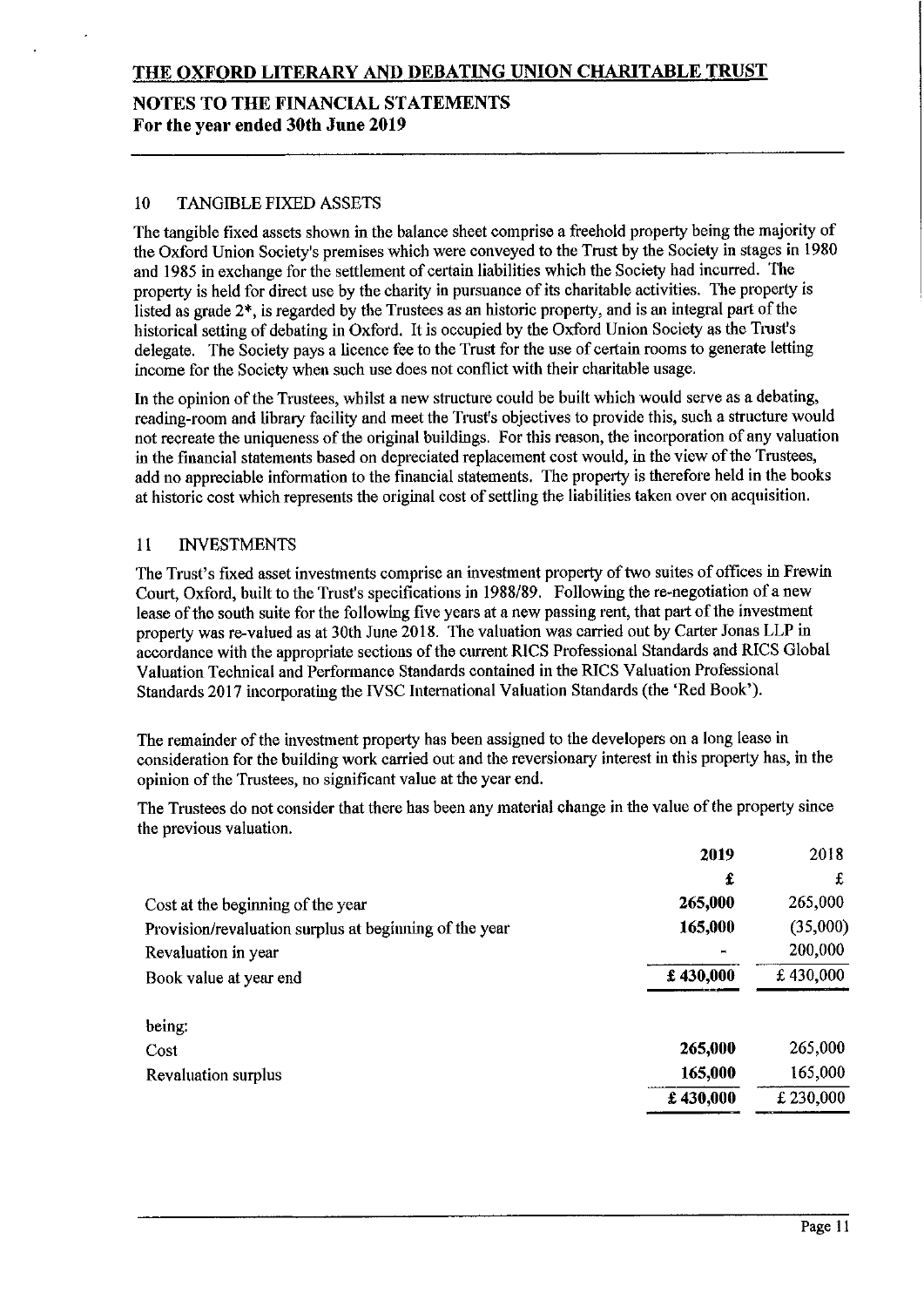## NOTES TO THE FINANCIAL STATEMENTS For the year ended 30th June 2019

## 12 DEBTORS

|                                | 2019    | 2018    |
|--------------------------------|---------|---------|
|                                | £       | £       |
| Trade debtors                  | 16,619  | 14,552  |
| Prepayments and accrued income | 5,878   | 7.234   |
| Other debtors                  | 12,625  | 5.746   |
|                                | £35,122 | £27,532 |

Trade debtors comprise amounts receivable from the Trust's delegate.

## 13 CREDITORS FALLING DUE WITHIN ONE YEAR

|                              | 2019    | 2018   |
|------------------------------|---------|--------|
|                              | £       | £      |
| Trade creditors              | 1,884   | 3,210  |
| Accruals and deferred income | 9,485   | 2.105  |
|                              | £11,369 | £5.315 |

## 14 FREE RESERVES

Free reserves comprise those net current assets attributable to the unrestricted funds as follows:

|                                               | 2019     | 2018      |
|-----------------------------------------------|----------|-----------|
|                                               | £        |           |
| Net current assets                            | 452,886  | 406.341   |
| Less assets held in restricted funds (note 3) | (99,375) | (78, 195) |
|                                               | £353,511 | £ 328,146 |

## 15 LONG TERM LOAN

The Trust has a long term loan from the Mitsubishi UFJ Trust Oxford Foundation. The loan is on commercial terms with interest charged at  $1\frac{1}{4}\%$  above the Foundation's own deposit rate and is repayable in variable instalments up to 31st December 2057 with the first repayment in the year ended 30th June 2025. The maximum which may be drawn down on the loan facility, subject to compliance with its terms, amounts to £850,000.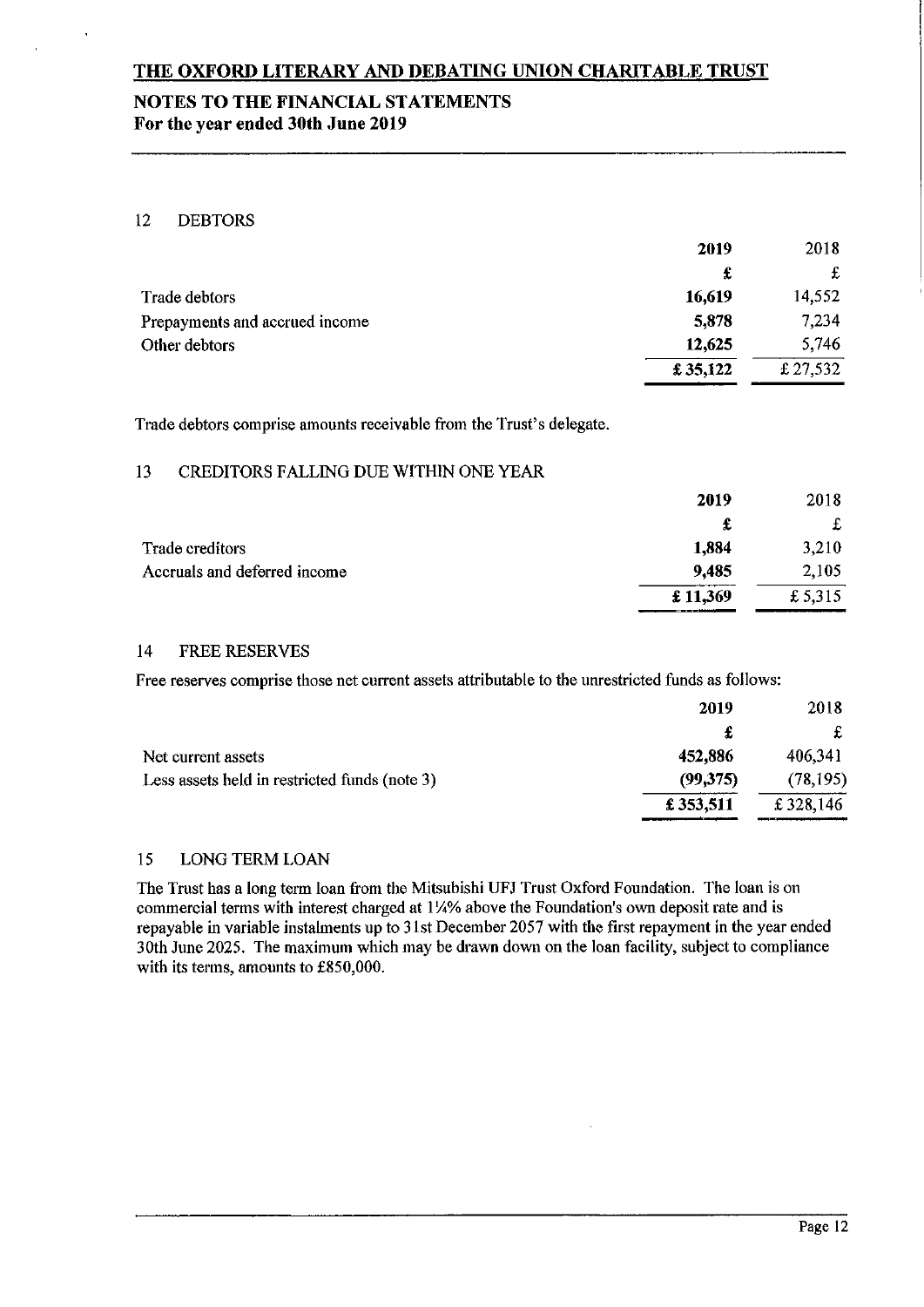## NOTES TO THE FINANCIAL STATEMENTS For the year ended 30th June 2019

## 16 FINANCIAL INSTRUMENTS

|                                                              | Note | 2019     | 2018     |
|--------------------------------------------------------------|------|----------|----------|
|                                                              |      | £        | £        |
| Financial assets held at fair value through profit and loss: |      |          |          |
| Trade debtors                                                | 12   | 16,619   | 14,552   |
| Other debtors                                                | 12   | 12,625   | 5,746    |
| Cash and cash equivalents                                    |      | 429,133  | 384,124  |
|                                                              |      | £458,377 | £404,422 |
| <b>Financial liabilities held at amortised cost:</b>         |      |          |          |
| Trade creditors                                              | 13   | 1,884    | 3,210    |
| Long term loan                                               | 15   | 630,000  | 630,000  |
|                                                              |      | £631,884 | £633,210 |

Credit risk and liquidity risk is considered to be low as cash and cash equivalents are held across a number of recognised major banking institutions within the UK. The Trust does not make use of derivatives or complex financial instruments.

The terms of the long term loan are given in note 15 to the financial statements. The Trustees manages the activities and cash flow of the Trust in order to ensure that it can meet its obligations to repay the loan as it falls due.

## 17 OTHER FINANCIAL COMMITMENTS

The Trust has agreed, since the year end, to provide a grant of  $£16,000$  to the Oxford Union Society as a contribution towards costs incurred during 2018/19 of providing of educational services as delegate of the Trust.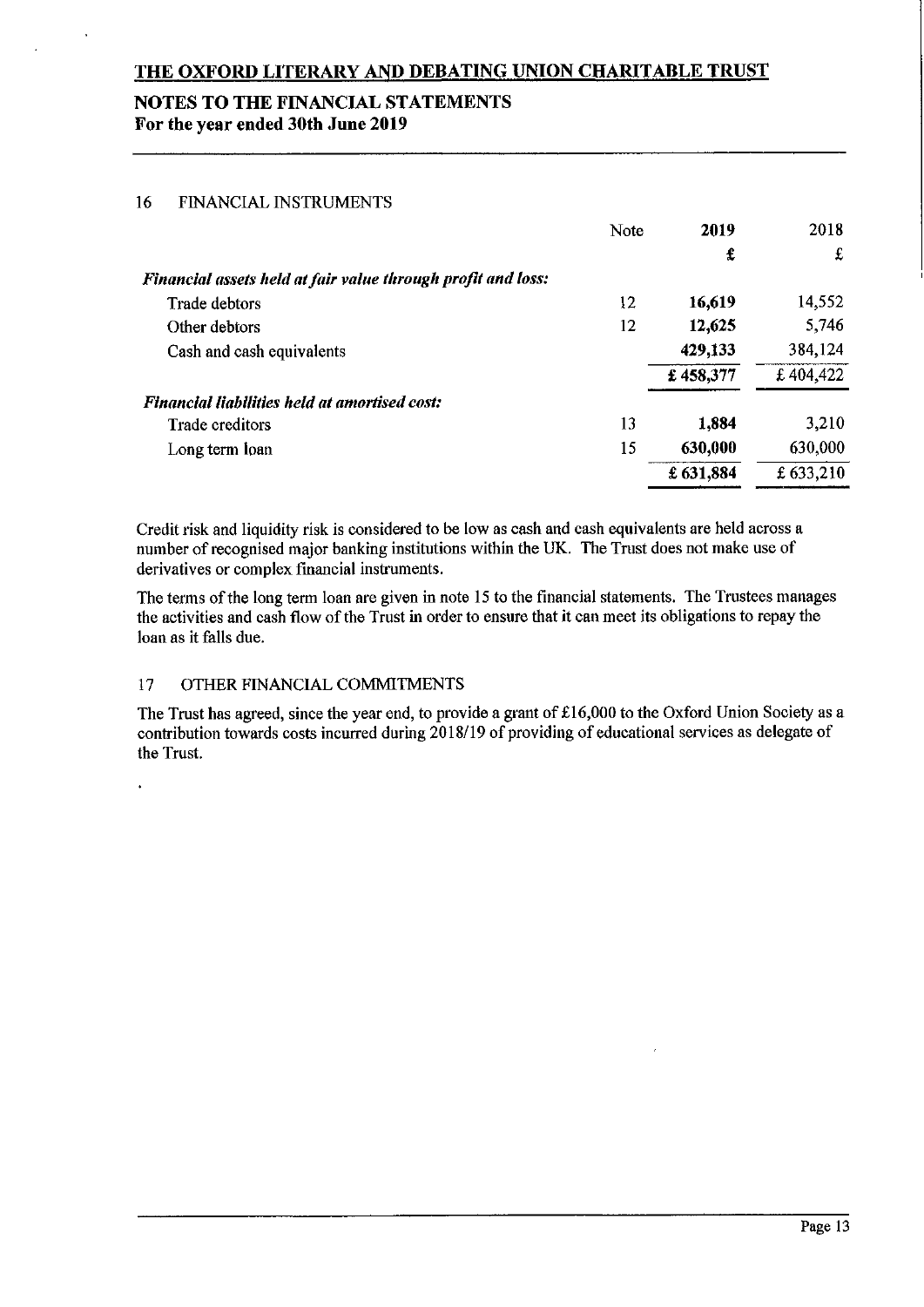## STATEMENT OF TRUSTEES' RESPONSIBILITIES For the year ended 30th June 2019

The Trustees are responsible for preparing the Annual Report and financial statements in accordance with applicable law and regulations.

The law applicable to charities in England and Wales requires the Trustees to prepare financial statements for each financial year in accordance with United Kingdom Generally Accepted Accounting Practice (United Kingdom Accounting Standards and applicable law). The Trustees must not approve the financial statements unless they are satisfied that they give a true and fair view of the state of affairs ofthe charity and ofthe incoming resources and application ofresources, including the income and expenditure, of the charity for that period.

In preparing those financial statements, the Trustees are required to:

- 
- a) select suitable accounting policies and apply them consistently;<br>b) observe the methods and principles in the Charities SORP;
- b) observe the methods and principles in the Charities SORP;<br>c) make judgments and estimates that are reasonable and prud c) make judgments and estimates that are reasonable and prudent;<br>d) state whether applicable UK Accounting Standards have been f
- state whether applicable UK Accounting Standards have been followed, subject to any material departures disclosed and explained in the ffinancial statements;
- e) prepare the financial statements on the going concern basis unless it is inappropriate to presume that the charity will continue in operation.

The Trustees are responsible for keeping sufficient accounting records that disclose with reasonable accuracy at any time the financial position of the charity and enable them to ensure that the financial statements comply with the Charities Act 2011, the Charity (Accounts and Reports) Regulations 2008 and the provisions of the trust deed. They are also responsible for safeguarding the assets of the charity and hence for taking reasonable steps for the prevention and detection of fraud and other irregularities.

In so far as the Trustees are aware:

- there is no relevant audit information of which the charity's auditor is unaware; and
- <sup>~</sup> the Trustees have taken all steps that they ought to have taken to make themselves aware of any relevant audit information and to establish that the auditor is aware of that information.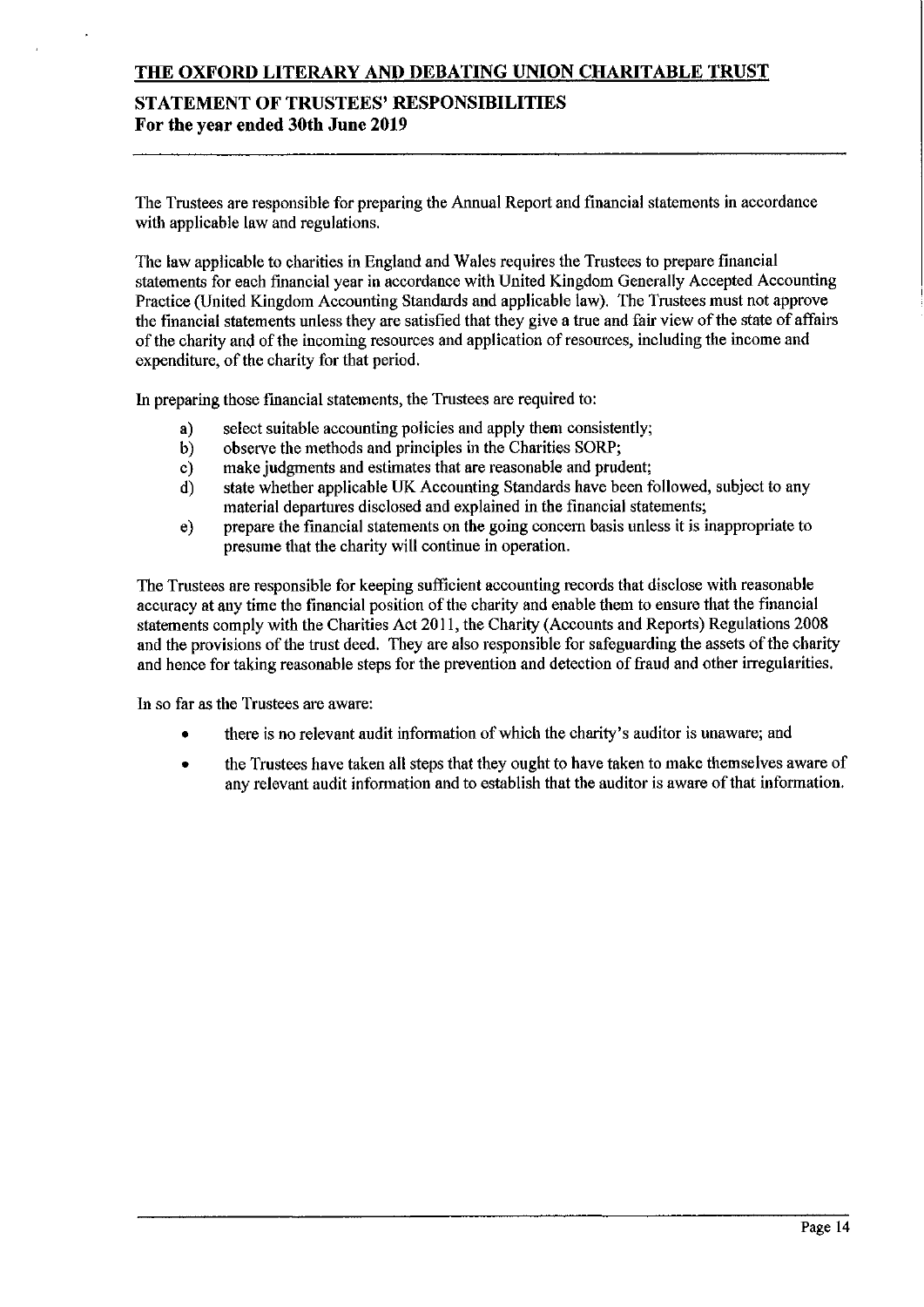## INDEPENDENT AUDITOR'S REPORT TO THE TRUSTEES OF THE OXFORD LITERARY AND DEBATING UNION CHARITABLE TRUST

#### Opinion

We have audited the financial statements of The Oxford Literary and Debating Union Charitable Trust (the 'charity') for the year ended 30th June 2019 which comprise Statement of Financial Activities, Balance Sheet, Cash Flow Statement and notes to the financial statements, including a summary of significant accounting policies. The financial reporting framework that has been applied in their preparation is applicable law and United Kingdom Accounting Standards, including Financial Reporting Standard 102 The Financial Reporting Standard applicable in the UK and Republic of Ireland (United Kingdom Generally Accepted Accounting Practice),

In our opinion, the financial statements:

- give a true and fair view of the state of the charity's affairs as at 30 June 2019and of its incoming resources and application of resources for the year then ended;
- have been properly prepared in accordance with United Kingdom Generally Accepted Accounting Practice; and
- have been prepared in accordance with the requirements of the Charities Act 2011.

## Base for opinion

We conducted our audit in accordance with International Standards on Auditing (UK) (ISAs (UK)) and applicable law. Our responsibilities under those standards are further described in the Auditor's responsibilities for the audit of the financial statements section of our report. We are independent of the charity in accordance with the ethical requirements that are relevant to our audit ofthe financial statements in the UK, including the FRC's Ethical Standard, and we have fulfilled our other ethical responsibilities in accordance with these requirements, We believe that the audit evidence we have obtained is sutficient and appropriate to provide a basis for our opinion.

#### Use of our report

This report is made solely to the charity's Trustees, as a body, in accordance with Section 144 ofthe Charities Act 2011 and with regulations made under Section 154 ofthat Act. Our audit work has been undertaken so that we might state to the charity's Trustees those matters we are required to state to them in an auditor's report and for no other putpose. To the fullest extent permitted by law, we do not accept or assume responsibility to anyone other than the charity and the charity's Trustees as a body, for our audit work, for this report, or for the opinions we have formed.

#### Conclusions relating to going concern

We have nothing to report in respect of the following matters in relation to which the ISAs (UK) require us to report to you whem:

- the Trustees' use of the going concern basis of accounting in the preparation of the financial statements is not appropriate; or
- the Trustees have not disclosed in the financial statements any identified material uncertainties that may cast significant doubt about the charity's ability to continue to adopt the going concern basis of accounting for a period of at least twelve months from the date when the financial statements are authorised for issue.

#### **Other information**

The Trustees are responsible for the other information. The other information comprises the information included in the annual report other than the financial statements and our auditor's report thereon. Our opinion on the financial statements does not cover the other information and, except to the exteut otherwise explicitly stated in our report, we do not express any form of assurance conclusion thereon. In connection with our audit of the financial statements, our responsibility is to read the other information